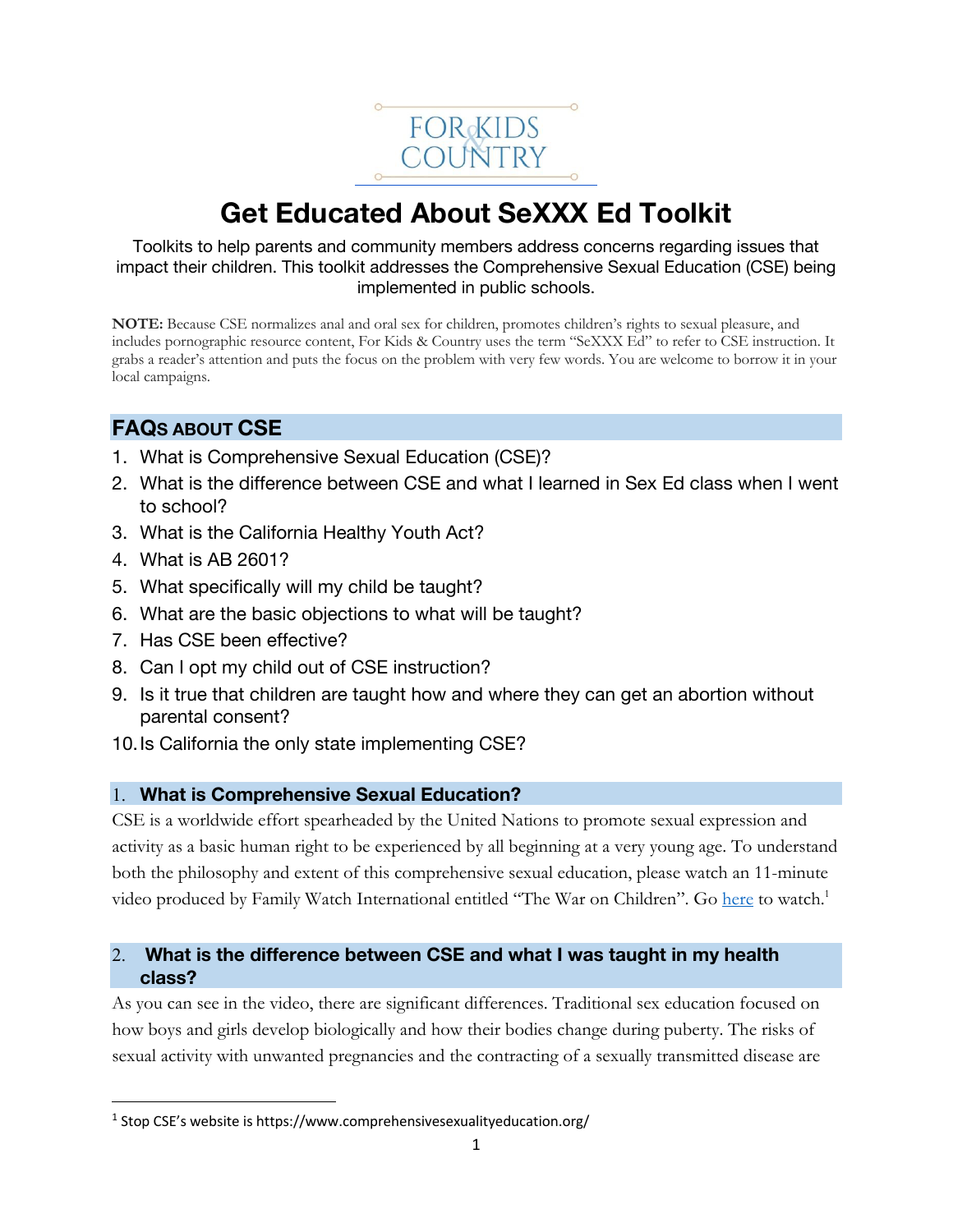not addressed. HIV was considered the most dangerous of these STDs. The only way of avoiding pregnancy or an STD was abstinence. Condom use could reduce these risks, but abstinence was the only guarantee. In addition, CSE introduces experimentation of anal (includes mouth to anus), oral, and vaginal sex along with gender identity and sexual orientation.

#### 3. **What is the California Healthy Youth Act (CHYA)?**

CHYA is the name given to AB329, signed into law by Governor Brown, January 2016. It is the implementation of Comprehensive Sexual Education in California. Read the full text of AB 329, The California Healthy Youth Act **here. 2**

#### 4. **What is AB2601?**

AB2601 mandates that Comprehensive Sexual Education be taught in charter schools. Many charter schools were telling parents they could avoid CSE by sending children to charters. This changed when AB2601 was signed into law, September 2018. Read the full text of AB 2601, the bill extending AB 329 to charter schools here.<sup>3</sup> See this letter of support for AB 2601 from the Free Speech Coalition.<sup>4</sup> Something to consider is why the California legislature is partnering with this organization?

#### 5. **What specifically will my child be taught?**

This depends on your school district. There are multiple curriculum packages that have been approved as CHYA compliant for California. School districts have the option of writing their own curriculum. The major reason for the controversy over CHYA is that parents have seen the curricula and are objecting to it. Additionally, districts can implement supplements to the existing curriculum choices that do not have to be approved, for example, videos, toolkits, books, guest speakers and any other resources. Examples of approved curricula can be found here. The names of the approved CHYA curriculum are, but are not limited to the following:

- 1. Rights, Respect, Responsibility (3R's) by Advocates for Youth
- 2. Teen Talk by Health Connected
- 3. Positive Prevention Plus (3P's) aka Red Cross Curriculum

<sup>3</sup> Text of AB 329 requiring charter schools to teach CSE.

https://leginfo.legislature.ca.gov/faces/billTextClient.xhtml?bill\_id=201720180AB2601

#### **Free Speech Coalition Vision Statement**

<sup>&</sup>lt;sup>2</sup> Text of AB 329 can be found here.

https://leginfo.legislature.ca.gov/faces/billNavClient.xhtml?bill\_id=201520160AB329

<sup>4</sup> **Free Speech Coalition Mission Statement** As the national trade association to the adult entertainment and pleasure products industry, our mission is to lead, protect, and support the growth and well-being of businesses and workers in the adult industry, as well as the communities to which they belong.

FSC's vision is of a world in which the international adult industry, its workers and businesses, have equal rights, protections, and freedoms under the law; and where all people are protected from exploitation, and empowered by age-appropriate sexual health education.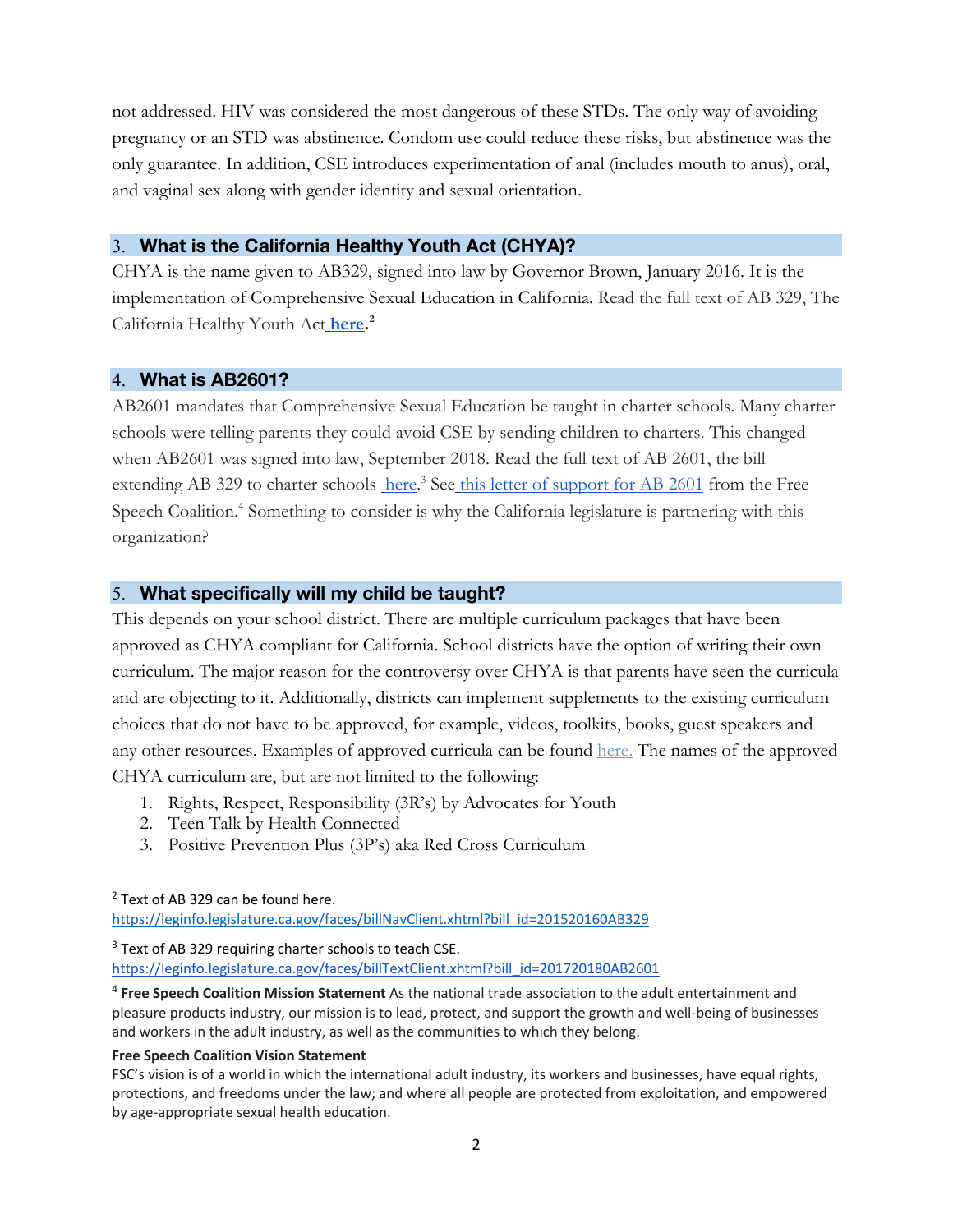- 4. Be Real Be Ready
- 5. APEX (online for high school)
- 6. FLASH
- 7. Making Proud Choices

# 6. **What are the basic objections to what will be taught?**

While CHYA requires that children be taught *medically accurate* information and *age appropriate* with *community support*. These curricula do not reflect this mandate. For example, condoms are said to provide protection from disease, yet there is no FDA approved condom for anal sex.

CHYA also requires that children be taught material that is *age appropriate*. Parents have argued that lessons taught to 11-year-olds involving condom races are inappropriate. Parents have also objected to the tone of some curricula, specifically, that sexual experimentation is encouraged while abstinence is deemphasized. CHYA teaches children how to give, receive, and negotiate (consent) to sexual activity which is illegal for minors and violates penal code 261.5PC.

Many have objected that the teaching of gender diversity/fluidity is not scientifically based. Some parents are concerned that curricula encourage children to question their gender. They are particularly concerned that this will cause confusion in very young children.

CHYA mandates that LGBTQ lifestyles and choices be presented positively. CSE does not teach children the risks of relying on condoms for protection in certain sexual acts. CSE does not address the risks associated with puberty-blocking hormones used by some who identify as transgender. CSE does not address the risks of sexual reassignment surgery.

Finally, the law states (51937) that "parents and guardians overwhelming support…comprehensive sexual education…" This statement is based on a 2006 poll taken years before AB329 was written. This poll did not include questions reflecting the specifics of comprehensive sexual education, gender diversity, for example.

## 7. **Has CSE been effective?**

No. The results of the most comprehensive study on CSE in the United States and internationally were released earlier this year, 2018, by The Institute for Research & Evaluation. Those concerned about this research will want to read the report that addresses the effectiveness of CSE. The title is *Re-examing The Evidence for Comprehensive Sex Education in Schools*. You can download the PDF report here.<sup>5</sup> Read page 3 for the abstract and the conclusions. At a minimum, concerned parents and citizens should read the five pages (pages 19-23) of the Summary, Discussion, Conclusions, and Recommendations in Part One: Research Findings in the United States. The key paragraph from page 23 reads:

 $5$  Part One of the Institute for Research & Evaluation can be found at https://www.instituteresearch.com/CSEReport/Reexamining\_the\_Evidence-CSE\_in\_USA\_5-29-18FINAL.pdf